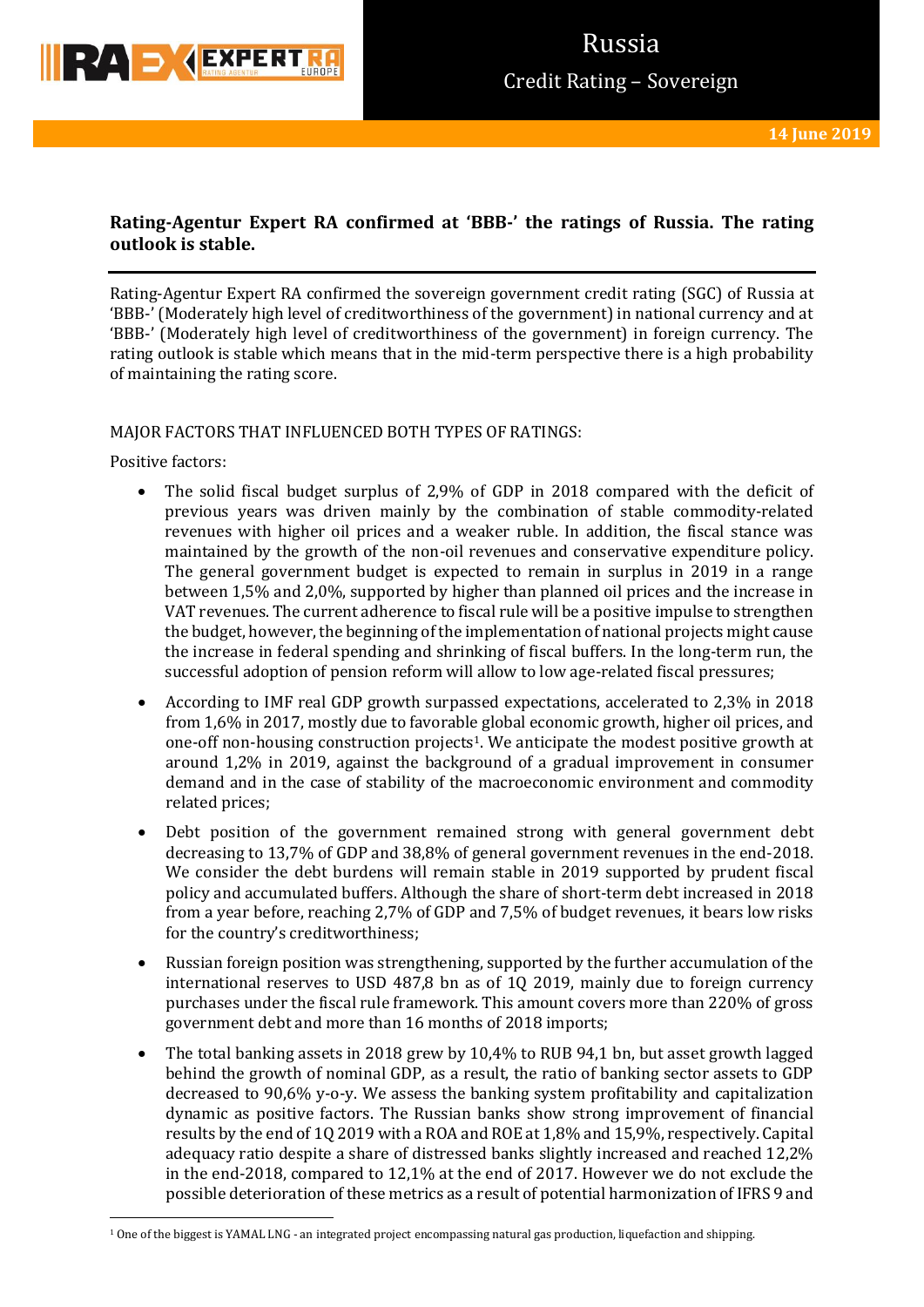

local standards by the end of 2019 and possible international sanctions on the operations of state-owned banks (SOBs);

 Driven by favorable price situation for the main Russian export goods, the current account continued to strengthen in 2018. The trade balance is strengthened at 11,7% of GDP in 2018 as compared to 5,3% in 2017. The increase in the current account surplus has created the conditions for the reduction of external liabilities and the growth of foreign assets, including the accumulation of international reserves.

Restricting factors:

- Following by rising inflation risks and the ruble depreciation, the Central Bank of Russia (CBR) increased the key policy rate twice in 2018 by 25 basis points to 7,75% with the aim to control the inflation on its target of 4% level. Since the beginning of 2019 inflation has been accelerating, the growth rate of consumer prices in April 2019 was 5,2% compared to 4,3% in December 2018, that was driven by VAT increasing effect and the ruble depreciation in 2018. According to the forecasts of the CBR, inflation has reached a peak and in the 1H of 2019 the policy was relaxed by cutting the key rate to 7,5%, however, we expect the annual inflation run at 5%;
- Although in 2018 there was a positive dynamics in corporate and retail lending, the level of private credit to GDP did not rise and fixed at 57,9% in the end-2018 due to higher GDP growth, which is significantly lower than the same metric in its BRIC peers, whose average private credit stands well above 100% of GDP (except India);
- The Russian stock market was more volatile during 2018 compared to the previous year and experienced a significant dropdown of about 14% in the 2Q 2018 due to the introduction of U.S. sanctions against Russian businessmen and officials, as well as the volatility of oil prices. The total capitalization of the stock market at 39,8% as of 1Q 2019 remains significantly lower than the world indicators of developed countries, and the further development of the stock market may be supported by the oil and gas sector and the absence of real actions on the new package of sanctions;
- Economic competitiveness of Russia remains around average world levels as shown by the Index of economic competitiveness from the World Economic Forum (the 43<sup>rd</sup> place out of 140 countries in 2018), however, the significant footprint of the state and the structural weakness of the economy may slow down a further improvement;
- The net inflow of foreign direct investment (FDI) plunged by more than two times in 2018 compared with 2017 and amounted to about 0,53% of GDP. Since 1997 it was recorded the largest outflow of FDI in the amount of USD 6,5 bn from the capital of Russian companies. Incentives for the FDI to Russia are reduced mostly due to uncertainty caused by geopolitical tension.

## Negative factors:

- A high proportion of state ownership in the economy. Government dominates in the key industries of the economy, such as oil and gas. In addition, the banking sector is highly concentrated on large state-owned banks (SOB) with almost 70% of total banks' assets. We expect the concentration on SOBs will increase during 2019 due to the continued private banks' license revocation and M&A process. The excessive footprint of the state creates risks that the government will be forced to provide support to fulfill its contingent liabilities in the event of external shocks and possible further sanctions;
- Despite a stable macroeconomic environment and measures to revitalize the banking system, non-performing loans (NPL) in the end of 1Q 2019 were recorded at the level of 10,4%, which is largely due to the revaluation of the quality of assets of distressed banks. We do not expect a significant recovery in the loan portfolio of banks in 2019, especially given the recent expansion of consumer lending to 8,3% of total assets as of the 1Q 2019, which causes an increase in the credit burden on the population amid a lack of growth in living standards. Besides, from 2019 all Russian banks will begin to apply IFRS 9 with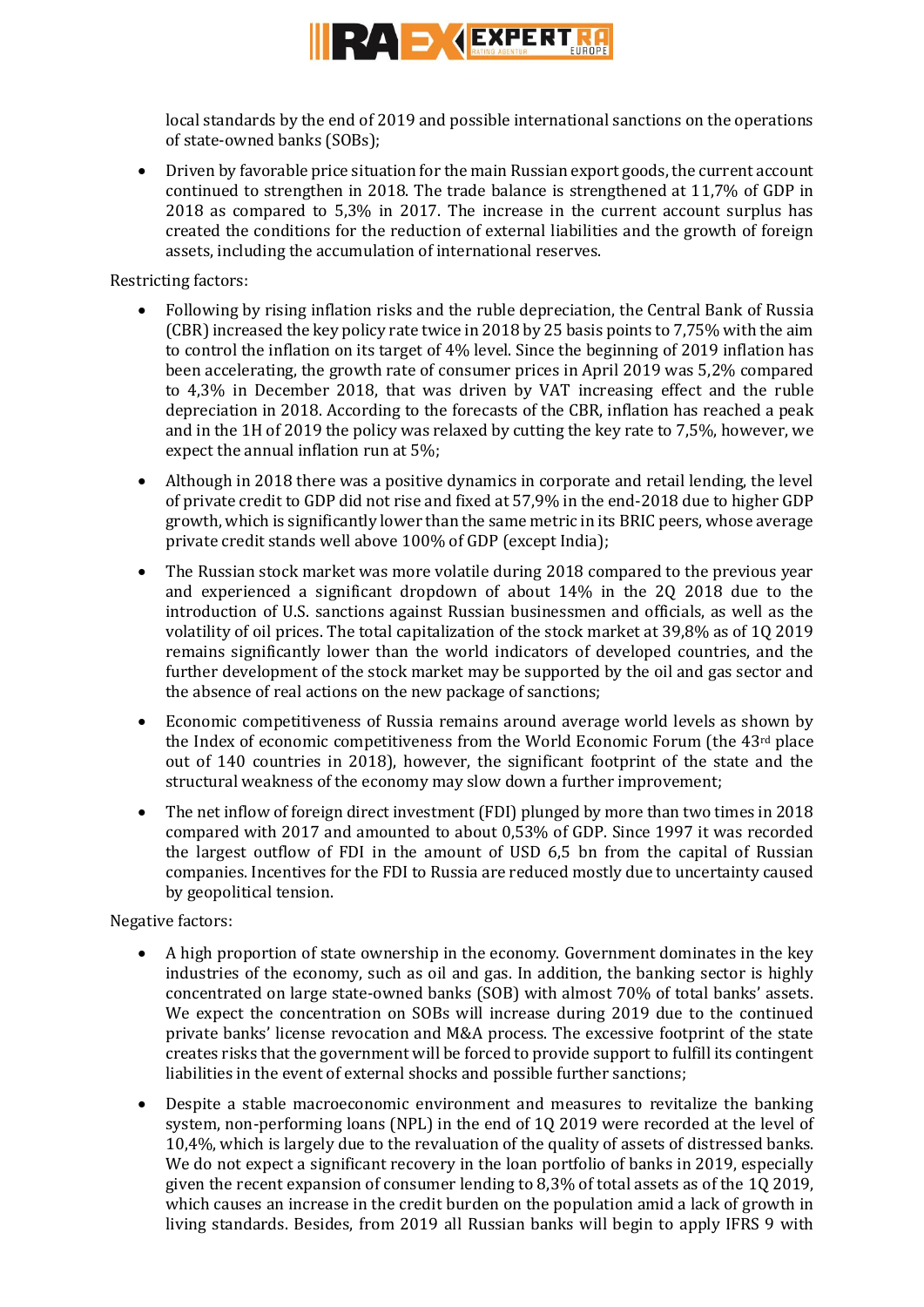

more strict disclosure of overdue loans and fair valuation of assets, as a consequence, this might have a negative effect on profitability and capital adequacy indicators.

Stress factors:

- High dependence of the economy and concentration of tax revenues on one single industry. The substantial part of fiscal revenues proceeds from oil and gas taxation, and this share increased by end 2018 to 24,4% (moderately weak stress-factor);
- Downside risks to Russia's growth and stability stem from the geopolitical tension and economic sanctions, which have led to shrinking of non-resident investor's activity on the capital market and had a negative impact on prices of imported goods. Moreover, the potential new sanctions can constrain sovereign financial flexibility and banking sector access to international resources (moderately strong stress-factor).

### SENSITIVITY ASSESSMENT:

The following developments could lead to an upgrade:

- The further stable fiscal surplus with substantial improvement of the non-oil revenues and the strict adherence to fiscal rule could serve as a basis for macroeconomic resilience;
- Relaxation of the sanctions regime could be an incentive to revival of the investment climate and reverse the outflow of the foreign capital.

The following developments could lead to a downgrade:

- The strengthening international sanctions with a focus on large state-owned banks may entail materialization of implicit contingent liabilities;
- The weakening of current fiscal policy and the active use of accumulated buffers for the financing of long-running national projects can increase the sensitivity to external shocks.

"Our confirmation of sovereign government credit ratings of Russia at 'BBB-' with the stable outlook reflects the presence of restricting and stress-factors connected with the structural economic problems and geopolitical tension on the back of improving fiscal stance, the government's deleveraging and strong external position. Excessive concentration of the economy in the oil and gas industry and increased government participation in the banking sector put significant pressure on the rating.

In our view, the stable current account and trade balance, adequate monetary and fiscal policy create the favorable conditions for further strengthening of the fiscal buffers and international reserves, which can help to mitigate the feasible external shocks and consequences of potential sanctions. However, implementation of the long-term domestic infrastructural projects can reverse the fiscal achievements." – Clarified Vladimir Gorchakov, Associate Director of Rating-Agentur Expert RA.

Research report on Russia is available at:

[https://raexpert.eu/reports/Research\\_report\\_Russia\\_14.06.2019.pdf](https://raexpert.eu/reports/Research_report_Russia_14.06.2019.pdf)

Next scheduled rating publication: 13 December 2019. The full sovereign rating calendar can be found at [Sovereign Rating Calendar 2019](https://raexpert.eu/sovereign/#conf-tab-5)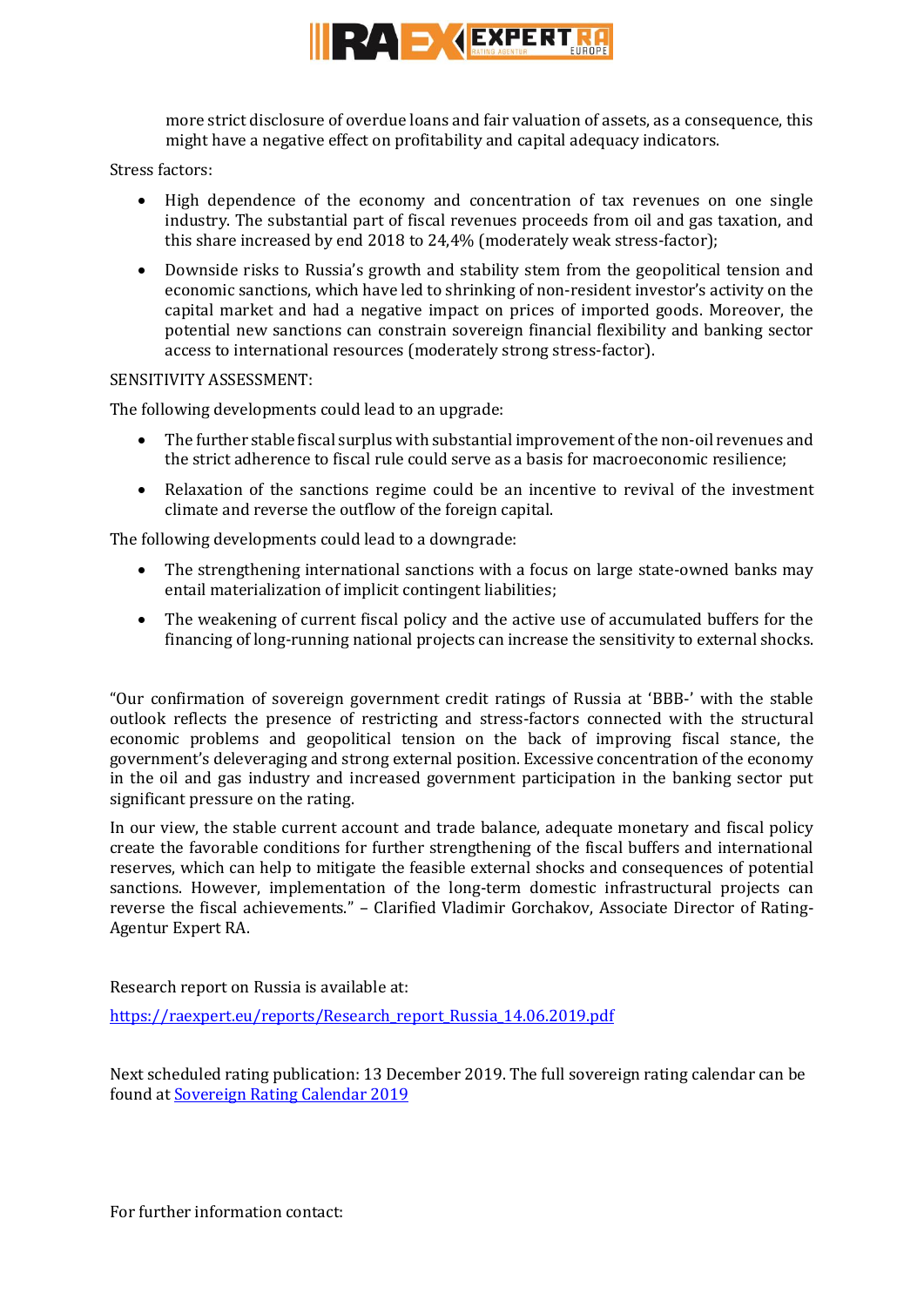

Responsible expert: Vladimir Gorchakov, Associate Director of Rating-Agentur Expert RA +49 (69) 3085-45-00, ext. 1211 [gorchakov@raexpert.eu](mailto:gorchakov@raexpert.eu)

Reviewer: Hector Alvarez, Associate Director of Rating-Agentur Expert RA +49 (69) 3085-45-00, ext. 1213 [alvarez@raexpert.eu](mailto:alvarez@raexpert.eu)

### **Rating-Agentur Expert RA GmbH**

Walter-Kolb-Strasse 9-11, 60594 Frankfurt am Main, Germany +49 (69) 3085-45-00 E-mail[: info@raexpert.eu](mailto:info@raexpert.eu) [www.raexpert.eu](http://raexpert.eu/)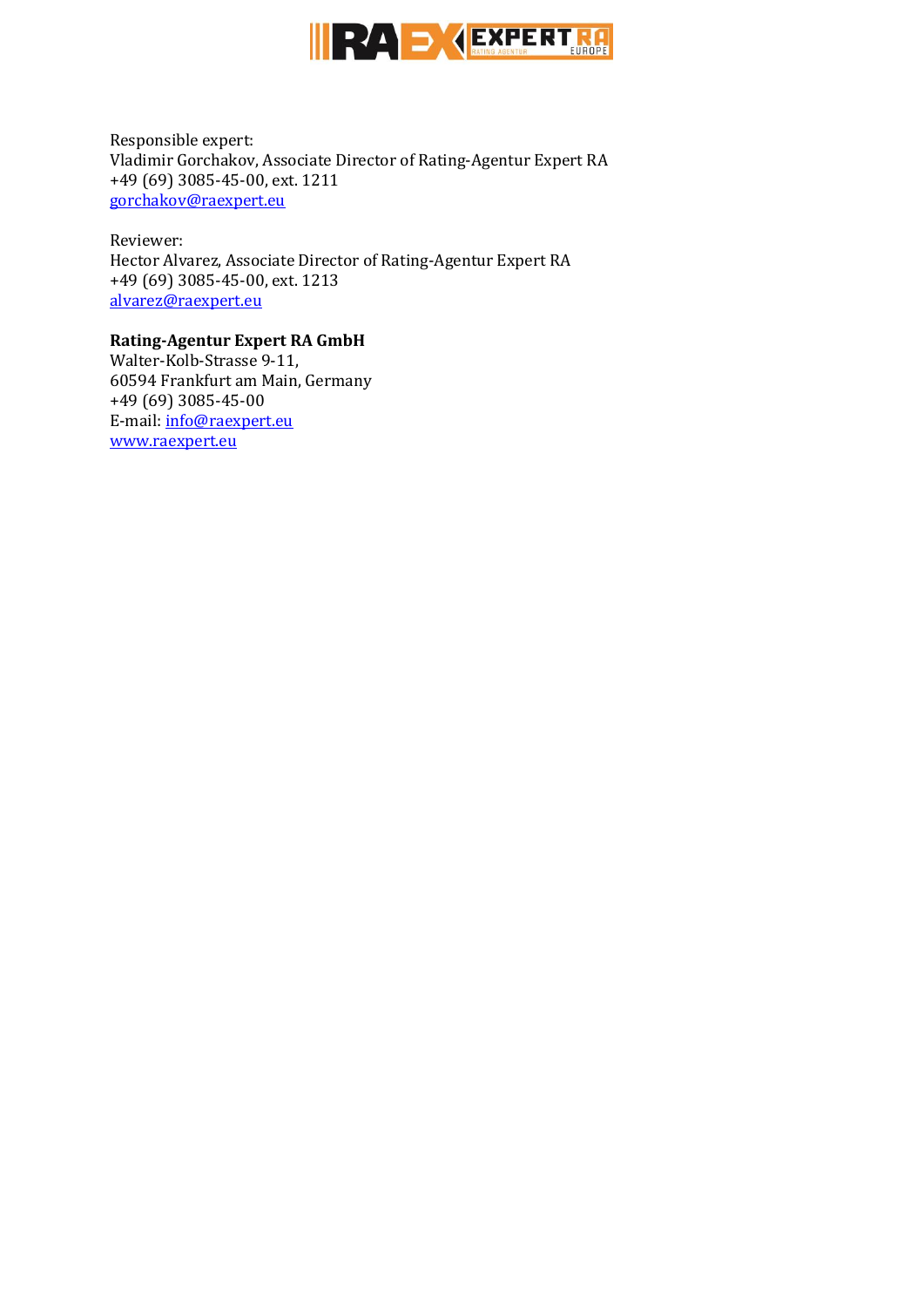

 $\overline{a}$ 

# RATING HISTORY:

|             |                                                                      | <b>SGC</b>      |          | <b>Outlook</b>  |           |
|-------------|----------------------------------------------------------------------|-----------------|----------|-----------------|-----------|
| <b>Date</b> | <b>Review reason</b>                                                 | <b>National</b> | Foreign  | <b>National</b> | Foreign   |
|             |                                                                      | currency        | currency | currency        | currency  |
| 21.12.2018  | Scheduled<br>revision of both<br>types of ratings<br>for the country | BBB-            | BBB-     | Stable          | Stable    |
| 06.07.2018  | Scheduled<br>revision of both<br>types of ratings<br>for the country | BBB-            | BBB-     | Stable          | Stable    |
| 12.01.2018  | Scheduled<br>revision of both<br>types of ratings<br>for the country | BBB-            | BBB-     | <b>NA</b>       | <b>NA</b> |
| 14.07.2017  | Scheduled<br>revision of both<br>types of ratings<br>for the country | BBB-            | BBB-     | <b>NA</b>       | <b>NA</b> |
| 20.01.2017  | Scheduled<br>revision of both<br>types of ratings<br>for the country | BBB-            | BBB-     | <b>NA</b>       | <b>NA</b> |
| 22.07.2016  | Scheduled<br>revision of both<br>types of ratings<br>for the country | $BB+$           | $BB+$    | <b>NA</b>       | <b>NA</b> |
| 29.01.2016  | First assignment<br>of both types of<br>ratings for the<br>country   | $BB+$           | $BB+$    | <b>NA</b>       | NA        |